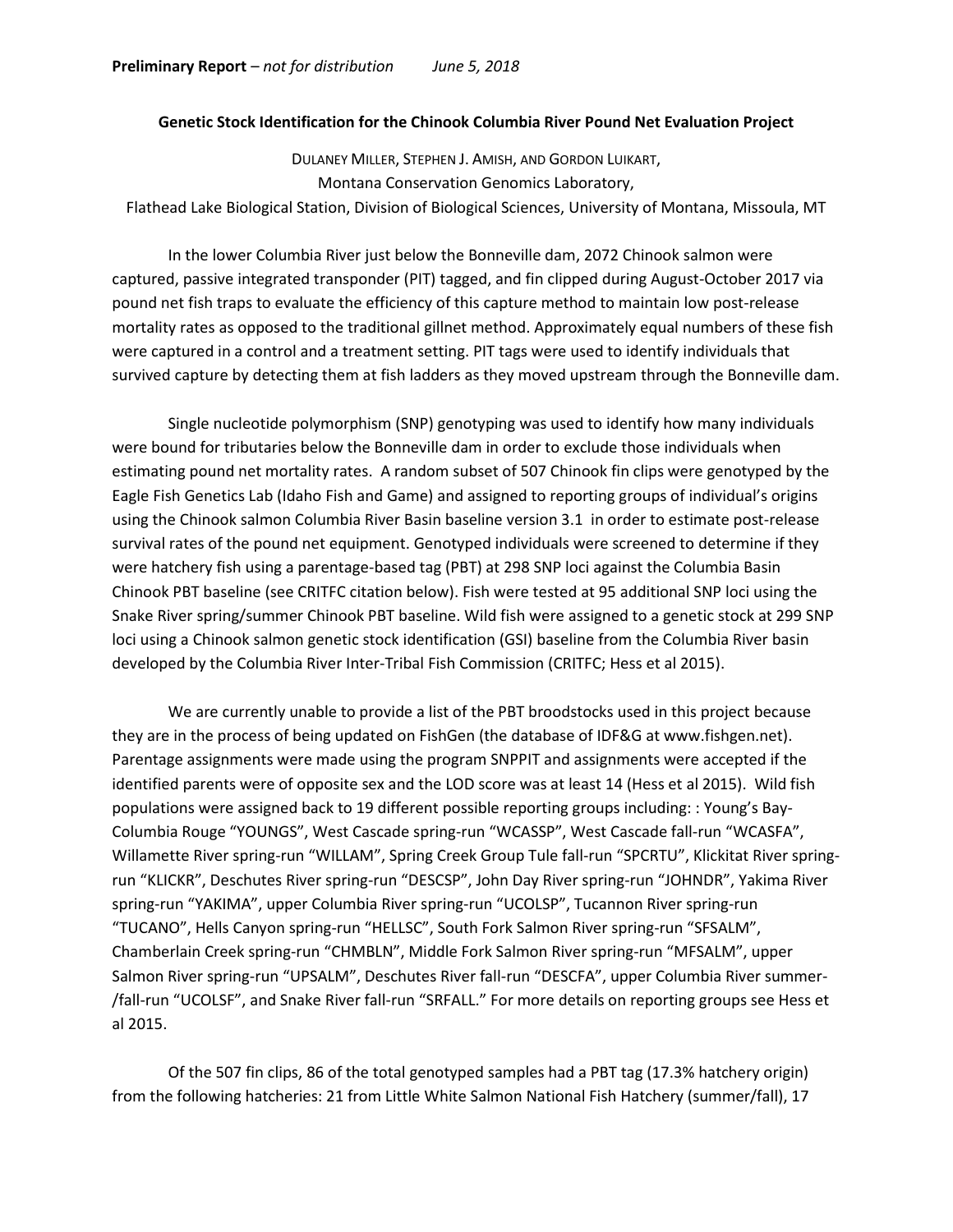from Lyons Ferry Fish Hatchery, 6 from Nez Perce Tribal Fish Hatchery (fall), 33 from Priest Rapids Hatchery, and 9 from Spring Creek National Fish Hatchery. 11 individuals were not genotyped successfully. Of the remaining 410 putatively wild fish, assignments were successfully made to the following GSI reporting groups: 19 from Young's Bay- Columbia Rouge "YOUNGS", 80 from West Cascade fall-run "WCASFA", 107 from Spring Creek Group Tule fall-run "SPCRTU", 2 from Deschutes River fall-run "DESCFA", 186 from upper Columbia River summer-/fall-run "UCOLSF", and 16 from Snake River fall-run "SRFALL."

Three hundred and ninety-seven fish were successfully assigned to populations above the Bonneville dam through both PBT and GSI. One hundred and five of those 397 individuals did not check in at the Bonneville fish ladder or above and had no PIT tag information in the metadata file (Table 1). In total 292 fish (of 397) are known to have survived to climb the fish ladder. There are 5 individuals that did not check in at a fish ladder and were also not genotyped successfully, thus we cannot determine if they belong to populations above or below Bonneville dam. In addition, 97 individuals did not check in at any ladder and were assigned to populations below Bonneville (WCASFA or YOUNGS). Two fish were assigned to populations below Bonneville but checked in at the Bonneville Bradford and Cascades Island ladders.

Of all fish that did not check in at a fish ladder, 5 individuals have a low probability of best GSI reporting unit (below 90%), thus we cannot assign them with high confidence to reporting groups either above or below Bonneville dam (Table 2). A threshold of 90% probability has been chosen to ensure high confidence in assignment probability for individuals who were potentially assigned to both lower and upper Columbia River populations. Four of those individuals have been assigned to WCASFA (below) but also have a fairly high potential to be assigned above Bonneville. One individual was assigned above Bonneville at SPCRTU, but has a 40% chance of being from WCASFA. It is recommended that these fish be omitted from the dataset, as they are below the threshold for assignment probability which has potential to reassign them to originating from either above or below the Bonneville dam. Additional fish had an assignment probability below 90%; however, their possibilities for population of origin were all above the Bonneville dam, not affecting their end result.

The DNA of 32 individuals was extracted both by Montana Conservation Genomics Lab and Eagle Fish Genetics Lab in order to serve as a control for the SNP genotyping data. Thirty-one of those individuals had 100% identical loci between duplicates. The remaining duplicate extraction was 99.65% identical with only one discordant locus.

Overall, 97 of the individuals that did not check in to a fish ladder were assigned to populations of origin below the Bonneville dam from genetic stock identification based on the Chinook salmon Columbia River GSI baseline (Table 1). These fish could be assumed to be bound for tributaries below the Bonneville dam and thus excluded from pound net mortality estimates. However, sources of uncertainty for both PBT and GSI data still remain. We are uncertain whether all of the lower Columbia River hatcheries are included in the PBT baseline and if not, which hatcheries have been omitted from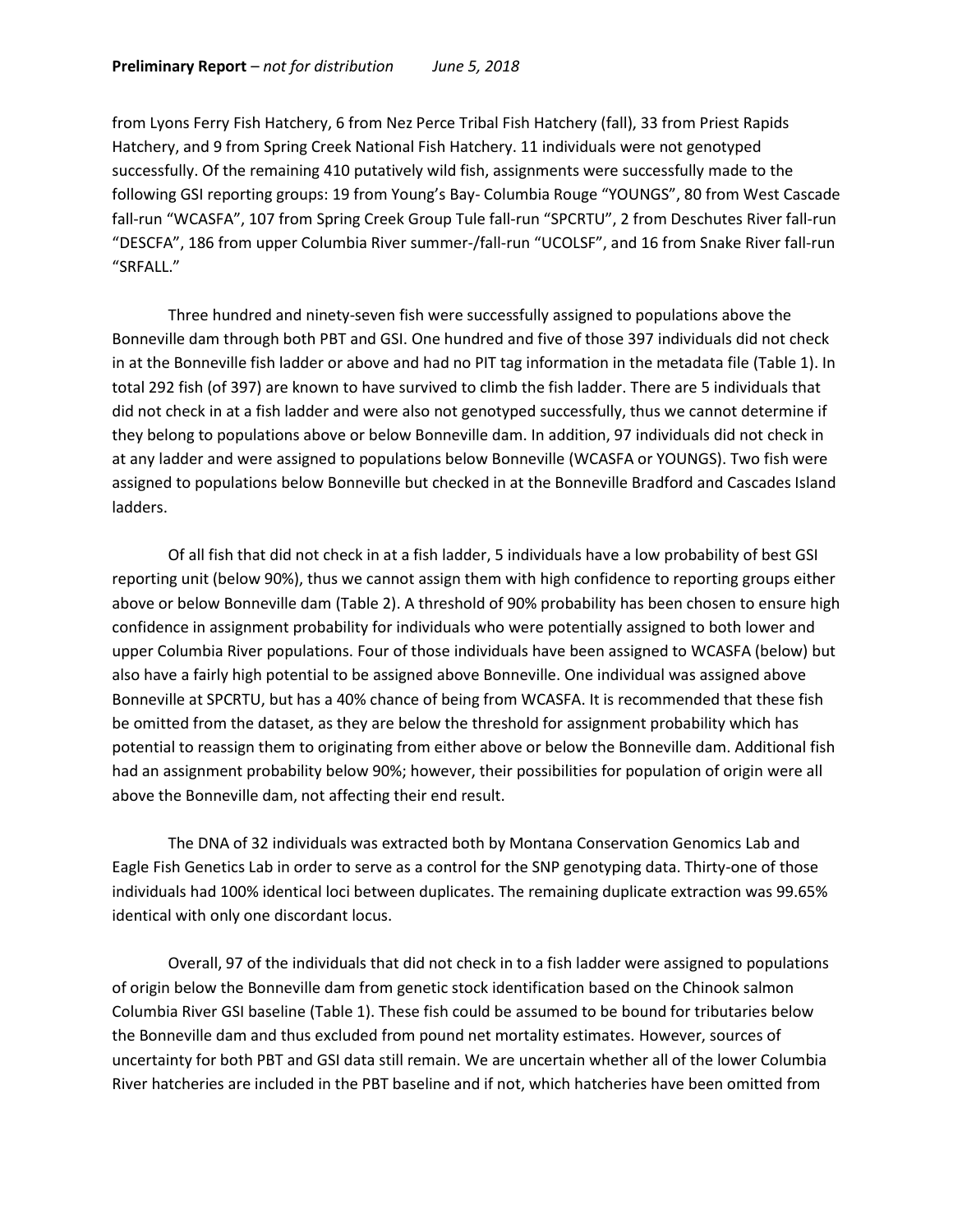the baseline. It is also unknown how accurate the GSI assignment accuracy is for fish belonging to any excluded hatcheries/populations. We are currently working to obtain this information from CRITFC.